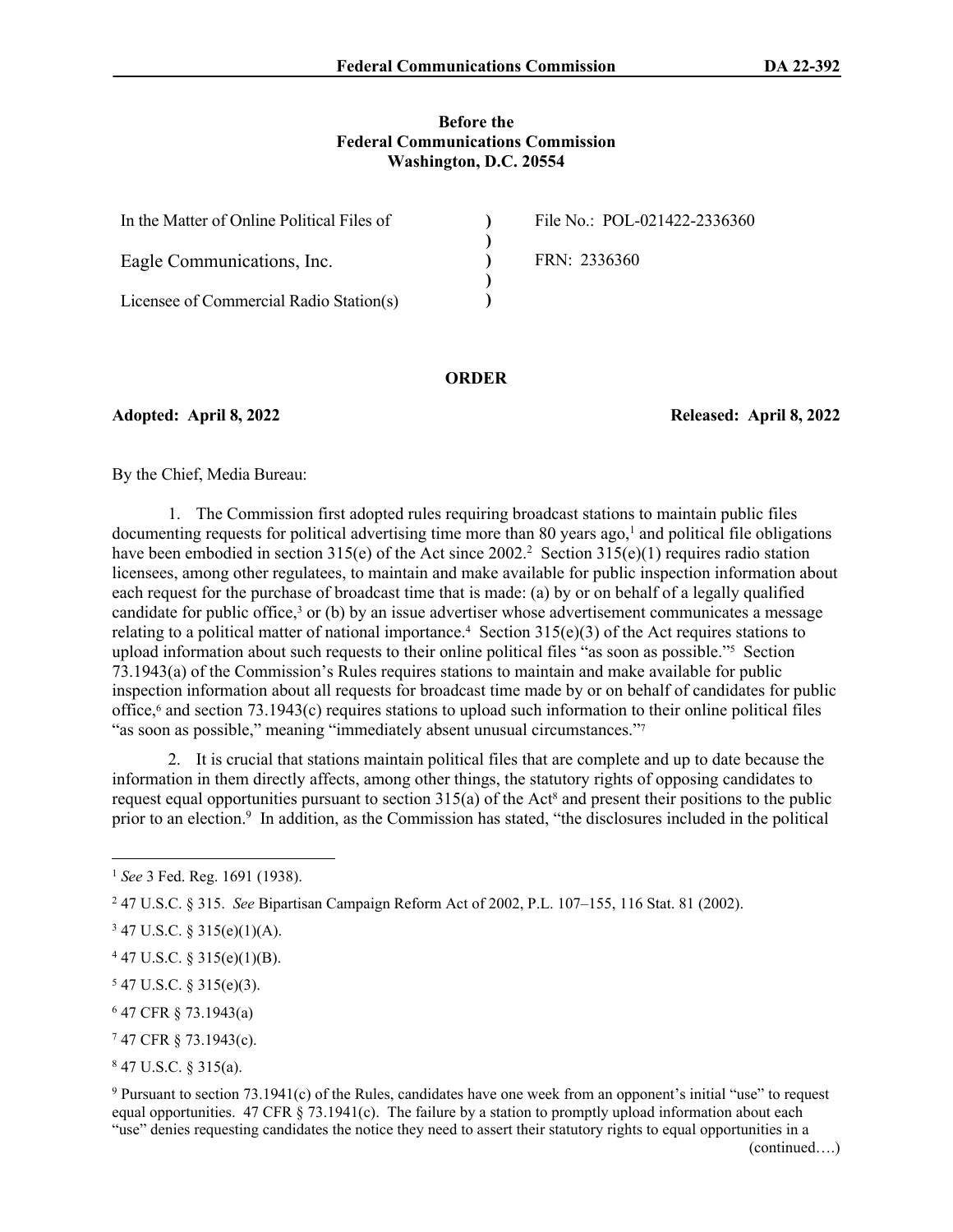file further the First Amendment's goal of an informed electorate that is able to evaluate the validity of messages and hold accountable the interests that disseminate political advocacy."<sup>10</sup>

3. Eagle Communications, Inc. is the licensee of one or more commercial radio stations for which it has filed license renewal applications. The Audio Division of the FCC's Media Bureau suspended processing of those applications because of Eagle Communications, Inc.'s failure to affirmatively certify compliance with its public file obligations in Section 73.3526 of the Commission's rules.11 The Audio Division staff determined that the public file deficiencies were attributable to a failure by Eagle Communications, Inc. to comply with political file requirements.

4. The Media Bureau and Eagle Communications, Inc. have elected to resolve the matter of Eagle Communications, Inc.'s public file derelictions through the attached Consent Decree. Pursuant to the Consent Decree, Eagle Communications, Inc. agrees, among other things, to implement a comprehensive compliance plan to ensure future compliance with its political file obligations and to submit periodic compliance reports to the Media Bureau.

5. After reviewing the terms of the Consent Decree and evaluating the facts before us, we find that the public interest would be served by adopting the Consent Decree.

6. Accordingly, **IT IS ORDERED** that, pursuant to the authority delegated by section 0.61(e) and 0.283 of the Commission's rules,12 the attached Consent Decree **IS ADOPTED** and its terms incorporated by reference.

7. **IT IS FURTHER ORDERED** that pursuant to 47 CFR § 73.3526(e)(10), a copy of the attached Consent Decree **SHALL BE RETAINED** in the online public inspection file of each station listed in Appendix A of the Consent Decree until grant of its next license renewal application.

8. **IT IS FURTHER ORDERED** that the above-captioned matter **IS TERMINATED**.

9. **IT IS FURTHER ORDERED** that a copy of this Order and Consent Decree shall be served via electronic mail to Eagle Communications, Inc. at ereed@wiley.law.

FEDERAL COMMUNICATIONS COMMISSION

Holly Saurer Chief, Media Bureau

timely manner. *See Standardized and Enhanced Disclosure Requirements for Television Broadcast Licensee Public Interest Obligations*, Second Report and Order, 27 FCC Rcd 4535, 4562 para. 55 (2012).

<sup>10</sup> *Id.* at 4543-44, para. 16.

<sup>&</sup>lt;sup>11</sup> See Section III, Question 3, of each application.

<sup>12</sup> 47 CFR §§ 0.61(e), 0.283.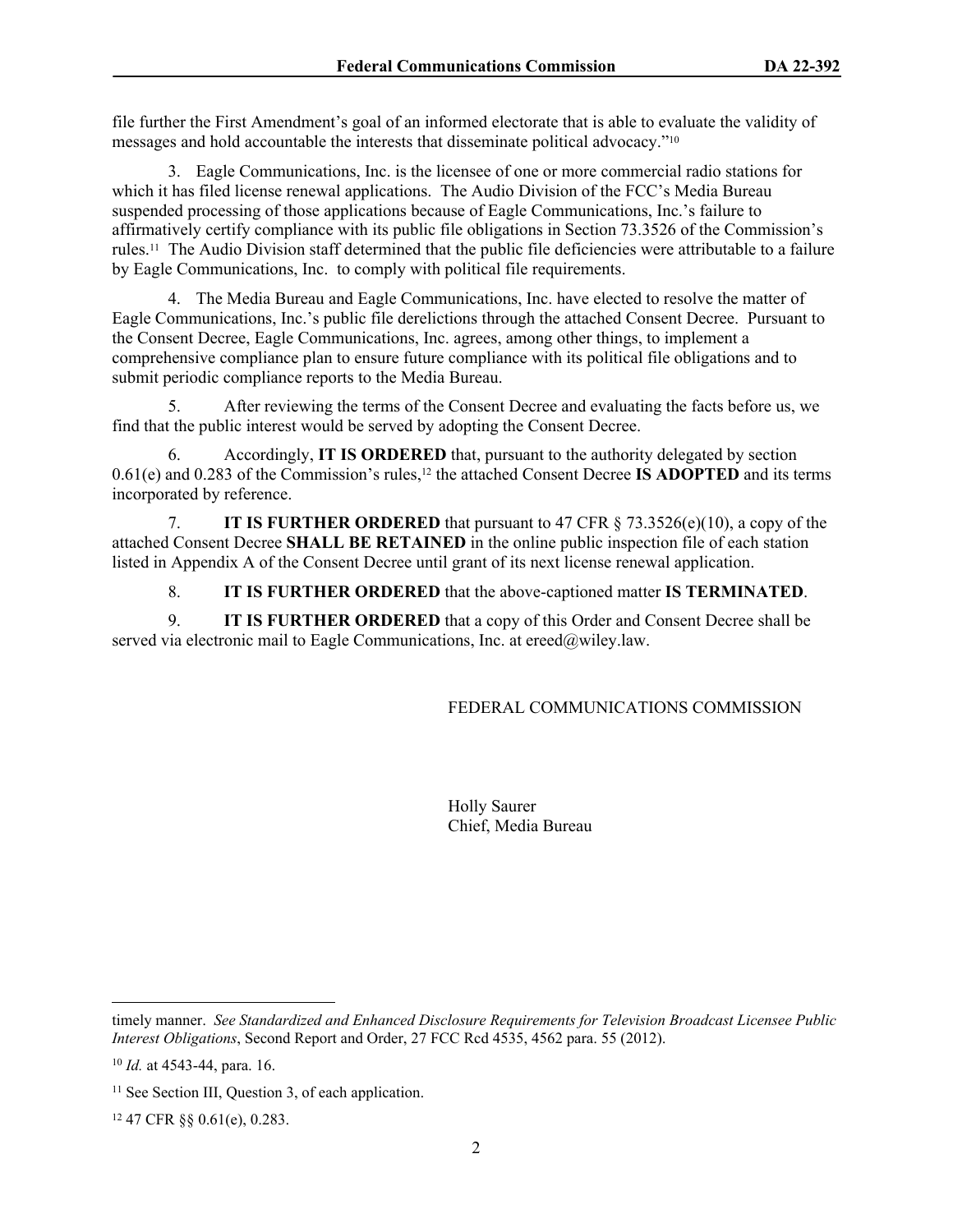#### **Before the Federal Communications Commission Washington, D.C. 20554**

| In the Matter of Online Political Files of | File No.: POL-021422-2336360 |
|--------------------------------------------|------------------------------|
|                                            |                              |
| Eagle Communications, Inc.                 | FRN: 2336360                 |
|                                            |                              |
| Licensee of Commercial Radio Station(s)    |                              |

## **CONSENT DECREE**

1. The Media Bureau of the Federal Communications Commission and Eagle Communications, Inc. (hereafter "Company," as defined below), by their authorized representatives, hereby enter into this Consent Decree for the purpose of terminating the Media Bureau's investigation into the Company's compliance with section  $315(e)(3)$  of the Communications Act of 1934, as amended,<sup>13</sup> and section 73.1943(c) of the Commission's rules,<sup>14</sup> relating to the maintenance of online political files. To resolve this matter, the Company agrees to implement a comprehensive Compliance Plan to ensure its future compliance with section 315(e)(3) and section 73.1943(c).

## **I. DEFINITIONS**

- 2. For the purposes of this Consent Decree, the following definitions shall apply:
	- (a) "Act" means the Communications Act of 1934, as amended, 47 U.S.C. § 151 *et seq*.
	- (b) "Adopting Order" means an Order of the Bureau adopting the terms of this Consent Decree without change, addition, deletion, or modification.
	- (c) "Bureau" means the Media Bureau of the Commission.
	- (d) "Commission" or "FCC" means the Federal Communications Commission and all of its bureaus and offices.
	- (e) "Company" means Eagle Communications, Inc. and its affiliates, subsidiaries, predecessors-in-interest, and successors-in-interest.
	- (f) "Covered Employees" means all employees and agents of the Company who are responsible for performing, supervising, overseeing, or managing activities related to the maintenance of online political files, as required by the Political Record-Keeping Statute and Rule.
	- (g) "Effective Date" means the date by which both the Bureau and the Company have signed the Consent Decree.
	- (h) "Investigation" means the Bureau's decision to hold and not process the Company's license renewal applications identified in Appendix A due to the Company's inability to certify compliance with its public file obligations.
	- (i) "Parties" means the Company and the Bureau, each of which is a "Party."

<sup>13</sup> 47 U.S.C. § 315(e)(3).

<sup>14</sup> 47 CFR § 73.1943(c).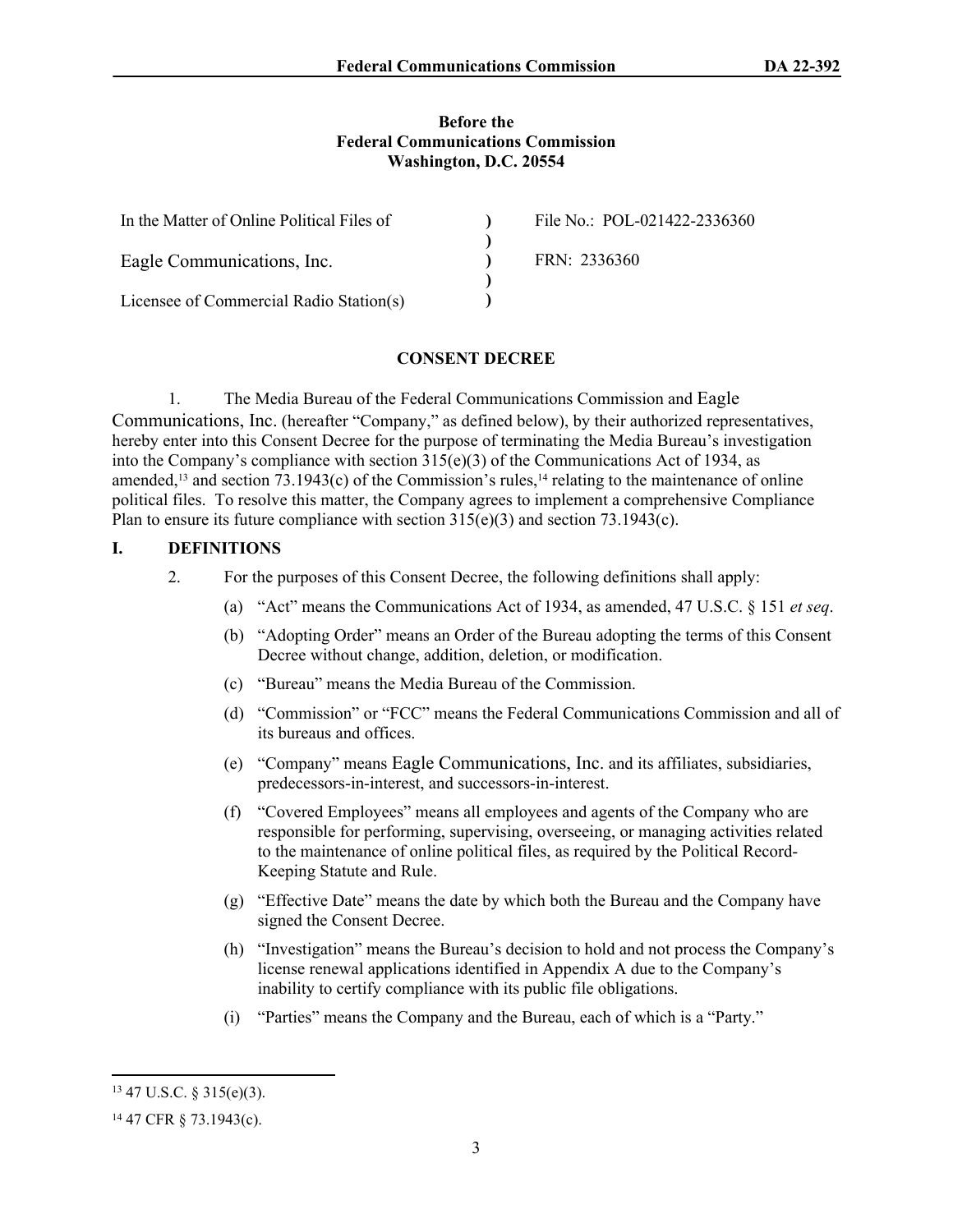- (j) "Political Record-Keeping Statute and Rule" means  $47 \text{ U.S.C. }$  §  $315(e)(3)$  and  $47$ CFR § 73.1943(c).
- (k) "Rules" means the Commission's regulations found in Title 47 of the Code of Federal Regulations.

# **II. BACKGROUND**

3. Section 315(e)(1) requires radio station licensees to maintain and make available for public inspection information about each request for the purchase of broadcast time that is made: (a) by or on behalf of a legally qualified candidate for public office,<sup>15</sup> or (b) by an issue advertiser whose advertisement communicates a message relating to a political matter of national importance.16 Section 315(e)(3) requires stations to place information about such requests into their political files "as soon as possible."17 Section 73.1943(a) of the Commission's Rules requires stations to maintain and make available for public inspection information about all requests for broadcast time made by or on behalf of candidates for public office,18 and section 73.1943(c) requires stations to upload such information to their online political files "as soon as possible," meaning "immediately absent unusual circumstances."19 A full- power station's political file is a subset of its public inspection file.<sup>20</sup>

4. It is crucial that stations maintain political files that are complete and up to date because the information in them directly affects, among other things, the statutory rights of opposing candidates to request equal opportunities pursuant to section  $315(a)$  of the Act<sup>21</sup> and present their positions to the public prior to an election.<sup>22</sup> In addition, as the Commission has stated, "the disclosures included in the political file further the First Amendment's goal of an informed electorate that is able to evaluate the validity of messages and hold accountable the interests that disseminate political advocacy."<sup>23</sup>

5. The Company owns and operates one or more commercial radio stations licensed by the Commission. The Company recently filed one or more applications for renewal of radio station licenses in which it was unable to certify compliance with the public file requirements during the relevant license term. Further, we have determined that the Company failed to certify compliance in those applications because it did not comply with the Political Record Keeping Statute and Rule. Those applications are identified in **Appendix A**. Based on the Company's inability to provide the required certification, the Bureau commenced the Investigation and suspended processing those license renewal applications.

<sup>18</sup> 47 CFR § 73.1943(a)

<sup>19</sup> 47 CFR § 73.1943(c).

<sup>20</sup> *See* 47 CFR § 73.3526(e)(6).

<sup>21</sup> 47 U.S.C. § 315(a).

<sup>23</sup> *Id.* at 4543-44, para. 16.

 $15$  47 U.S.C. § 315(e)(1)(A).

 $16$  47 U.S.C. § 315(e)(1)(B).

<sup>17</sup> 47 U.S.C. § 315(e)(3). Pursuant to *Expansion of Online Public File Obligations to Cable and Satellite TV Operator and Broadcast and Satellite Radio* Licensee, 31 FCC Rcd. 526 (2016), radio stations are required to upload records about requests for the purchase of political broadcast time to their online political files for public inspection.

<sup>&</sup>lt;sup>22</sup> Pursuant to section  $73.1941(c)$  of the Rules, candidates have one week from an opponent's initial "use" to request equal opportunities. 47 CFR  $\S$  73.1941(c). The failure by a station to promptly upload information about each "use" denies requesting candidates the notice they need to assert their statutory rights to equal opportunities in a timely manner. *See Standardized and Enhanced Disclosure Requirements for Television Broadcast Licensee Public Interest Obligations*, Second Report and Order, 27 FCC Rcd 4535, 4562 para. 55 (2012).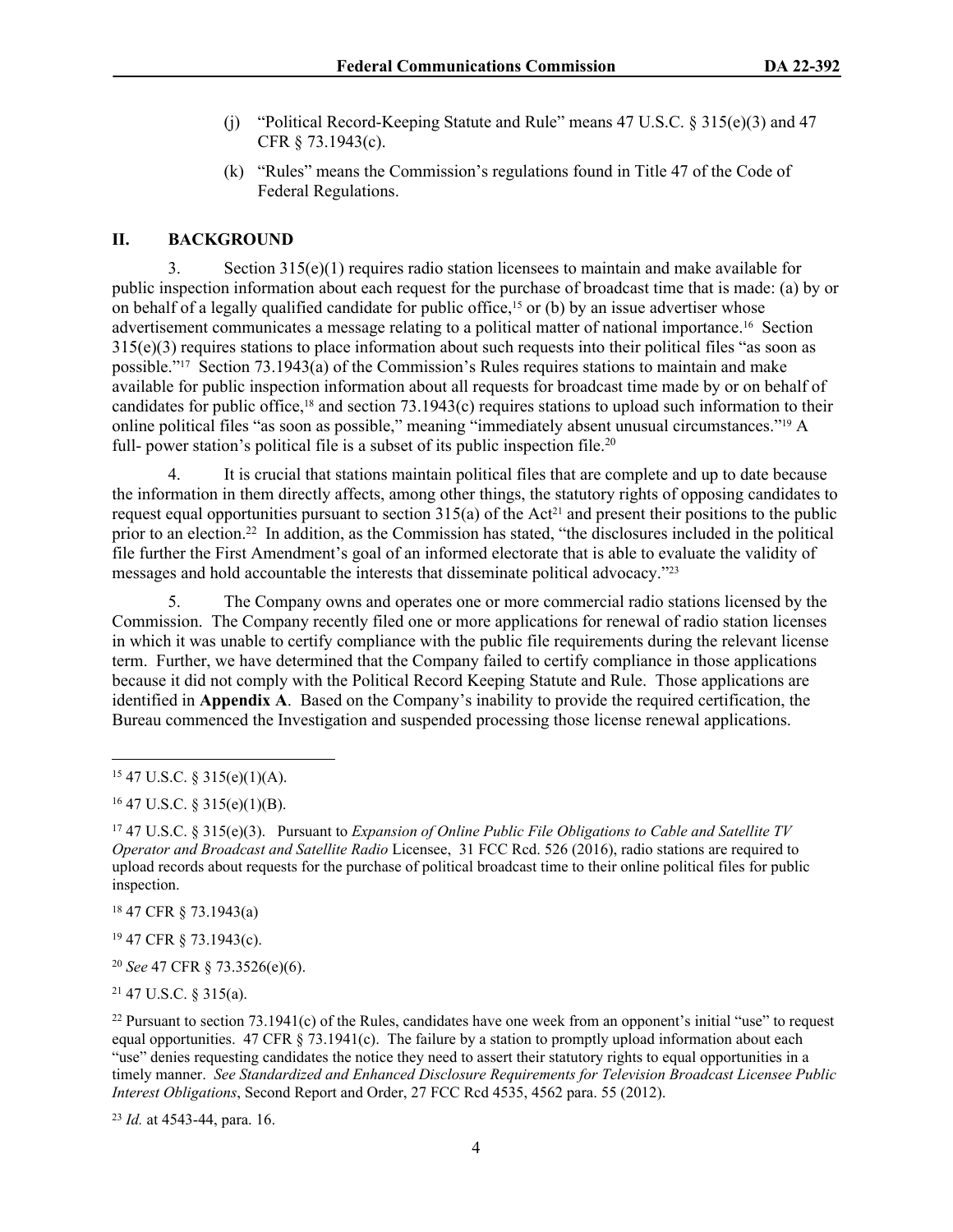6. The Bureau acknowledges that the COVID-19 pandemic caused a dramatic reduction in advertising revenues which, in turn, placed the radio broadcast industry, including the Company, under significant, ongoing financial stress. The Bureau believes that the Company's disclosures in its license renewal applications combined with the exceptional circumstances brought about by the pandemic present a unique situation which, on balance, warrant resolution of the Bureau's investigation under the terms and conditions described below.

# **III. TERMS OF AGREEMENT**

7. **Adopting Order**.The provisions of this Consent Decree shall be incorporated by the Bureau in an Adopting Order.

8. **Jurisdiction**. The Company agrees that the Bureau has jurisdiction over it and the matters contained in this Consent Decree and has the authority to enter into and adopt this Consent Decree.

9. **Effective Date**. The Parties agree that this Consent Decree shall become effective on the Effective Date. As of the Effective Date, the Parties agree that this Consent Decree shall have the same force and effect as any other order of the Commission.

10. **Termination of Investigation**.In express reliance on the covenants and representations in this Consent Decree and to avoid further expenditure of public resources, the Bureau agrees to terminate the Investigation. In addition, the Bureau agrees to process the Company's pending radio license renewal applications identified in Appendix A in the ordinary course. Furthermore, the Bureau agrees not to suspend the processing of such future radio license renewal applications that the Company files in the current renewal cycle (through August 2022) because of the Company's inability to certify compliance with its public file obligations in those applications. In consideration for such, the Company agrees to the terms, conditions, and procedures contained herein.

11. The Bureau agrees that, in the absence of new material evidence, the Bureau will not use the facts developed in this Investigation through the Effective Date, or the existence of this Consent Decree, to institute, on its own motion or in response to any petition to deny or other third-party objection, any new proceeding, formal or informal, or take any action on its own motion against the Company concerning the matters that were the subject of the Investigation. The Bureau also agrees that, in the absence of new material evidence, it will not use the facts developed in the Investigation through the Effective Date, or the existence of this Consent Decree, to institute on its own motion any proceeding, formal or informal, or to set for hearing the question of the Company's basic qualifications to be a Commission licensee or to hold Commission licenses or authorizations.<sup>24</sup>

12. **Admission of Liability**. The Company admits for the purpose of this Consent Decree that it failed to timely place records of all requests for the purchase of political broadcast time in its political file in a timely manner, in repeated violation of section 315(e)(3) of the Act, and section 73.1943(c) of the Rules.

13. Pursuant to section  $503(b)(2)(E)$  of the Act, in exercising its forfeiture authority, the Commission may consider, among other things, "any history of prior offenses" by the licensee.25 The Company acknowledges that the Commission or its delegated authority may consider the Company's admission of liability in this Consent Decree in proposing any future forfeiture against Company in the event the Company is determined to have apparently committed a violation of the Act, the Rules, or of

<sup>24</sup> *See* 47 CFR § 1.93(b).

<sup>25</sup> *See* 47 U.S.C. § 503(b)(2)(E).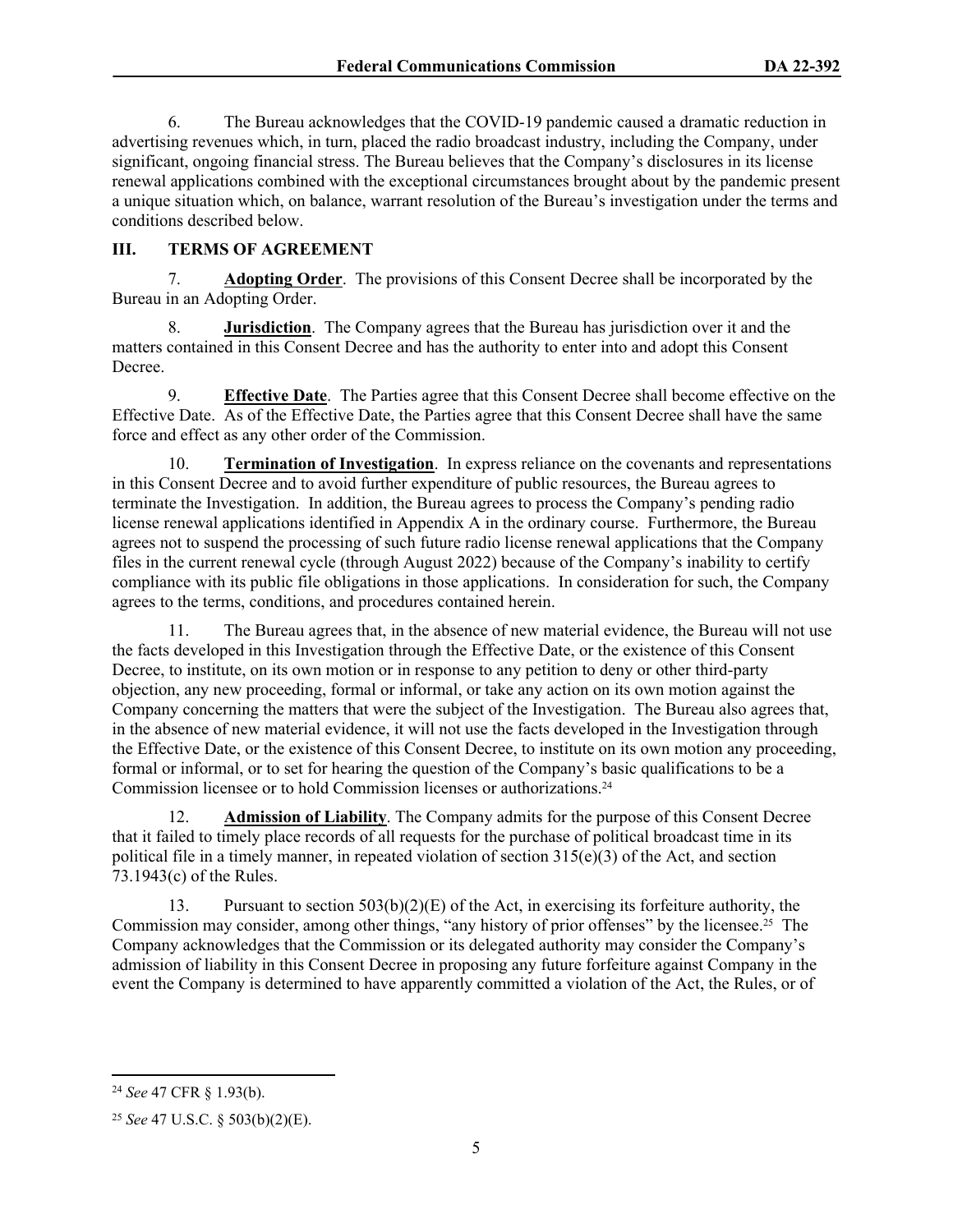any orders of the Commission after the Effective Date, whether related to political programming and record keeping or otherwise.

14. **Compliance Officer**. Within 30 calendar days after the Effective Date, the Company shall designate a senior manager to serve as a Compliance Officer and to discharge the duties set forth below. The Compliance Officer shall report directly to the Company's Chief Executive Officer (or equivalent senior officer/owner) on a regular basis, and shall be responsible for developing, implementing, and administering the Compliance Plan and ensuring that the Company complies with the terms and conditions of the Compliance Plan and this Consent Decree. The Compliance Officer shall have specific knowledge of the Political Record-Keeping Statute and Rule prior to assuming his/her duties. The Bureau acknowledges that the Compliance Officer, Chief Executive Officer, and/or owner may be the same individual.

15. **Compliance Plan**. For purposes of settling the matters set forth herein, the Company agrees that it shall, within 30 calendar days after the Effective Date, develop and implement a Compliance Plan designed to ensure future compliance with the Political Record-keeping Statute and Rule, and with the terms and conditions of this Consent Decree. The Compliance Plan, with the exception of the Compliance Report described below in paragraph 15(c), shall apply to all radio stations owned by the Company. The Compliance Plan shall contain, at a minimum, the following elements:

- (a) Compliance Manual. The Compliance Plan shall include a Compliance Manual that is distributed to all Covered Employees. The Company may adopt a Compliance Manual that it has prepared or one that has been prepared by an outside source, such as a trade association (e.g., the National Association of Broadcasters), another licensee, or a law firm. The Compliance Manual shall:
	- i. thoroughly explain the requirements embodied in the Political Record-keeping Statute and Rule;
	- ii. contain Operating Procedures that Covered Employees must follow to help ensure the Company's compliance with the Political Record-keeping Statute and Rule. The Operating Procedures shall include internal procedures and policies specifically designed to ensure that the Company's stations upload all required information to their online political files in a timely manner and otherwise maintain full, complete, and up to date information therein. The Operating Procedures shall also include a compliance checklist that describes the steps that a Covered Employee must follow to ensure compliance with the Political Record-keeping Statute and Rule; and
	- iii. be periodically reviewed and revised as necessary to ensure that the information set forth therein remains current, complete, accurate, and effective.
- (b) Compliance Training Program. If the Company has Covered Employees, the Compliance Plan shall include a Compliance Training Program to provide periodic training to those Covered Employees on complying with the Political Record-keeping Statute and Rule. As part of the compliance training program, Covered Employees shall be advised of the Company's obligation to report any noncompliance with the Political Record-keeping Statute and Rule and shall be instructed on how to disclose noncompliance to the Compliance Officer. All Covered Employees shall receive initial training under the compliance training program within 30 calendar days after the Effective Date, except that any person who becomes a Covered Employee at any time after such initial training is provided shall receive training under the compliance training program within 30 calendar days after the date he or she becomes a Covered Employee. The Company shall provide training under the compliance training plan on at least an annual basis, and it shall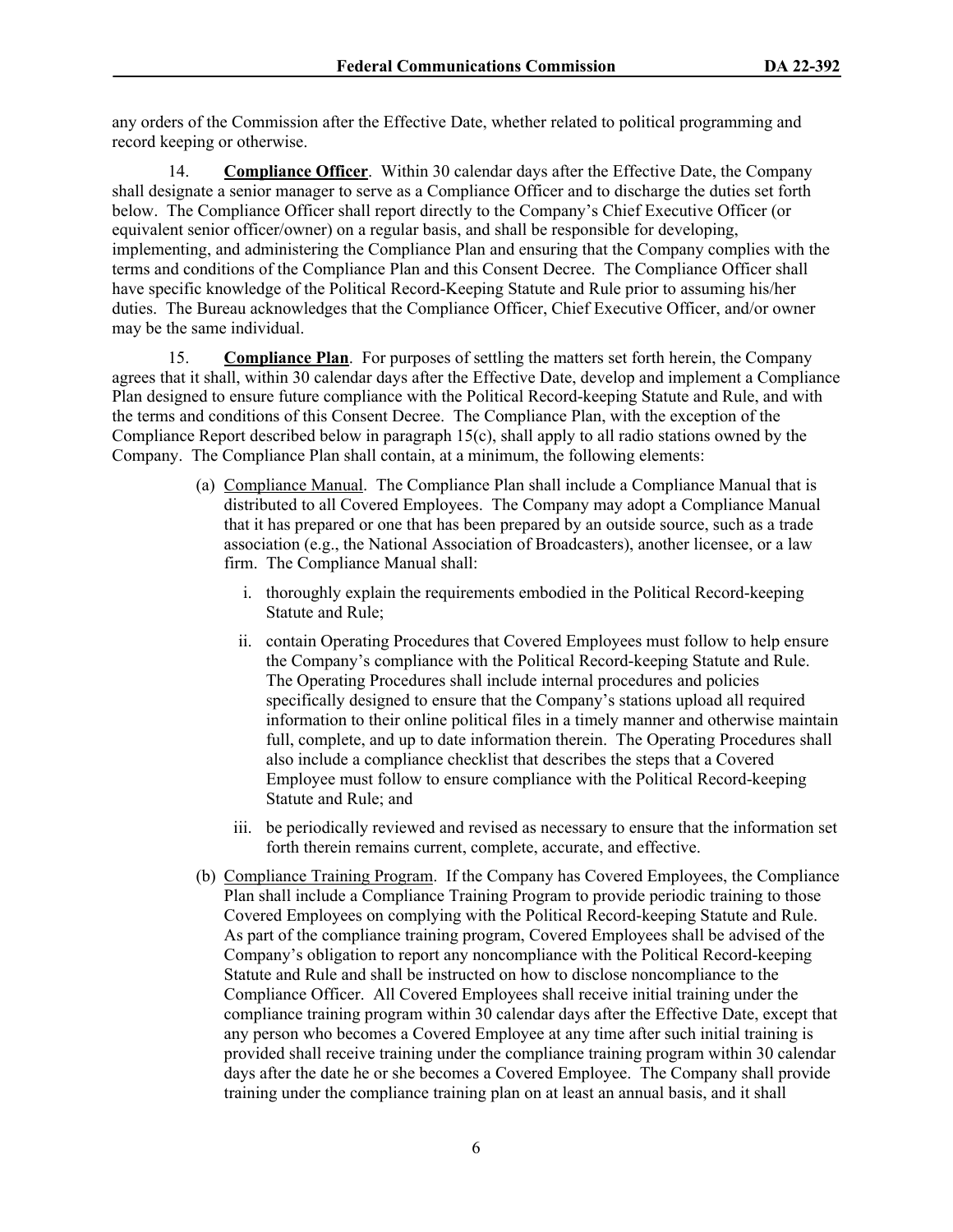periodically review and revise the compliance training program as necessary to ensure that it remains current, complete, and effective.

- (c) Compliance Report. The Company shall submit one compliance report in the form of a spreadsheet to the Bureau for each station listed in Appendix A. The compliance report is intended to provide data about requests that the station received for the purchase of broadcast time by, or on behalf of, legally qualified candidates for public office or which communicate a message relating to any political matter of national importance.26 The compliance report shall: (1) provide data about such requests that the station received for ads broadcast during the three month period preceding the general election on November 8, 2022, and (2) be submitted to the Bureau no later than December 9, 2022. The Bureau may, within its sole discretion, require the Company to submit more frequent or additional compliance reports in accordance with the terms of paragraph 17 below.
	- i. The compliance report shall include a certification by the Compliance Officer stating that the Compliance Officer has personal knowledge that the Company: (i) has established and implemented the Compliance Plan; (ii) has utilized the operating procedures since the implementation of the Compliance Plan; and (iii) is not aware of any instances of noncompliance with the terms and conditions of this Consent Decree.
	- ii. The Compliance Officer's certification shall be accompanied by a statement explaining the basis for such certification and must comply with section 1.16 of the Rules, $^{27}$  and be subscribed to as true under penalty of perjury in substantially the form set forth therein.
	- iii. If the Compliance Officer is unable to provide the requisite certification, the Compliance Officer shall provide the Bureau with a report detailing the noncompliance, as described below.
	- iv. The Company's Chief Executive Officer (or equivalent senior officer/owner) shall also certify that he or she has reviewed the compliance report and that, based on his or her knowledge, the compliance report does not contain any untrue statement of a material fact, does not omit to state a material fact necessary to make the statements made therein, and is not misleading with respect to the period covered by the compliance report.
	- v. The compliance report shall be submitted to the Political Programming staff: Robert Baker, Assistant Chief, Policy Division, Media Bureau, Federal Communications Commission, at [Robert.Baker@fcc.gov](mailto:Robert.Baker@fcc.gov); Gary Schonman, Special Counsel, Policy Division, Media Bureau, Federal Communications Commission, at [Gary.Schonman@fcc.gov;](mailto:Gary.Schonman@fcc.gov) and Sima Nilsson, Attorney-Advisor, Policy Division Media Bureau, Federal Communications Commission, at [Sima.Nilsson@fcc.gov.](file://fccnet/data/Bureaus-Offices/MB/Policy/MB/Policy/POLITICAL%20PROGRAMMING/COMPLAINTS%20AND%20PETITIONS%20FOR%20RULEMAKING%20&%20DECLARATORY%20RULINGS/POLITICAL%20FILES%20-%20GROUP%20OWNERS/Consent%20Decrees/Entercom/Sima.Nilsson@fcc.gov.)

16. **Reporting Noncompliance**. The Company shall, for each radio station it owns, report any instance of noncompliance with the Political Record-keeping Statute and Rule, and any instance of noncompliance with any applicable terms and conditions of this Consent Decree within 10 calendar days after discovery of such noncompliance. Such reports shall include a detailed explanation of: (i) each such instance of noncompliance; (ii) the steps that the Company has taken or will take to remedy such noncompliance, including the schedule on which such actions will be taken; and (iiii) the steps that the Company has taken or will take to prevent the recurrence of any such noncompliance, including the schedule on which such preventative action will be taken. All reports of noncompliance shall be

<sup>26</sup> See 47 U.S.C. § 315(e).

<sup>27</sup> 47 CFR § 1.16.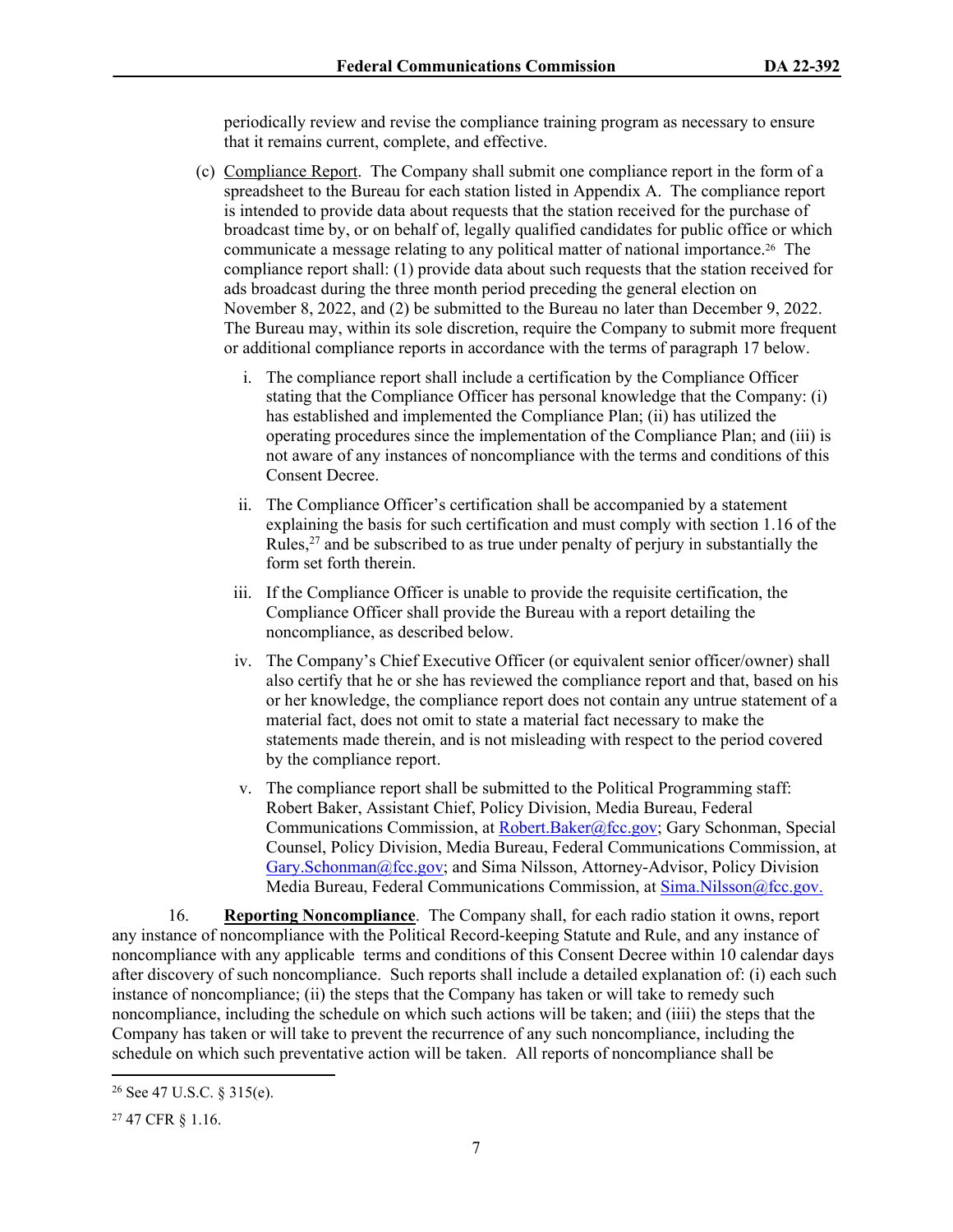submitted to the Political Programming staff: Robert Baker, Media Bureau, Federal Communications Commission, at [Robert.Baker@fcc.gov;](mailto:Robert.Baker@fcc.gov) Gary Schonman, Media Bureau, Federal Communications Commission, at [Gary.Schonman@fcc.gov;](mailto:Gary.Schonman@fcc.gov) and Sima Nilsson, Media Bureau, Federal Communications Commission, at [Sima.Nilsson@fcc.gov.](file://fccnet/data/Bureaus-Offices/MB/Policy/MB/Policy/POLITICAL%20PROGRAMMING/COMPLAINTS%20AND%20PETITIONS%20FOR%20RULEMAKING%20&%20DECLARATORY%20RULINGS/POLITICAL%20FILES%20-%20GROUP%20OWNERS/Consent%20Decrees/Entercom/Sima.Nilsson@fcc.gov.)

17. **Termination Date**. The obligations to which the Company is subject pursuant to this Consent Decree shall terminate 60 days after the filing of the compliance report referenced above, *provided* the Bureau is satisfied that the Company has demonstrated substantial compliance with its political file obligations. If the Bureau is not satisfied that the Company has demonstrated substantial compliance with its political file obligations, the Bureau may, within its the sole discretion and authority, extend the termination date of this Consent Decree for up to an additional 24 months.

18. The Company acknowledges that the Bureau retains the discretion and authority to propose sanctions against the Company, including the issuance of notices of apparent liability for forfeitures, for any apparent willful and/or repeated violation by the Company of the Political Recordkeeping Statute and Rule that occurs during the term of this Consent Decree.

19. **Waivers**. As of the Effective Date, the Company waives any and all rights it may have to seek administrative or judicial reconsideration, review, appeal, or stay, or to otherwise challenge or contest the validity of this Consent Decree and the Adopting Order. The Company shall retain the right to challenge Commission interpretation of the Consent Decree or any terms contained herein. If either Party (or the United States on behalf of the Commission) brings a judicial action to enforce the terms of the Consent Decree or Adopting Order, neither the Company nor the Commission shall contest the validity of the Consent Decree or the Adopting Order, and the Company shall waive any statutory right to a trial *de novo*. The Company hereby agrees to waive any claims it may have under the Equal Access to Justice Act<sup>28</sup> relating to the matters addressed in this Consent Decree.

20. **Severability**. The Parties agree that if any of the provisions of the Consent Decree shall be held unenforceable by any court of competent jurisdiction, such unenforceability shall not render unenforceable the entire Consent Decree, but rather the entire Consent Decree shall be construed as if not containing the particular unenforceable provision or provisions, and the rights and obligations of the Parties shall be construed and enforced accordingly.

21. **Invalidity**. In the event that this Consent Decree in its entirety is rendered invalid by any court of competent jurisdiction, it shall become null and void and may not be used in any manner in any legal proceeding.

22. **Subsequent Rule or Order**. The Parties agree that if any provision of this Consent Decree conflicts with any subsequent Rule or Order adopted by the Commission (except an order

<sup>28</sup> *See* 5 U.S.C. § 504; 47 CFR §§ 1.1501-1.1530.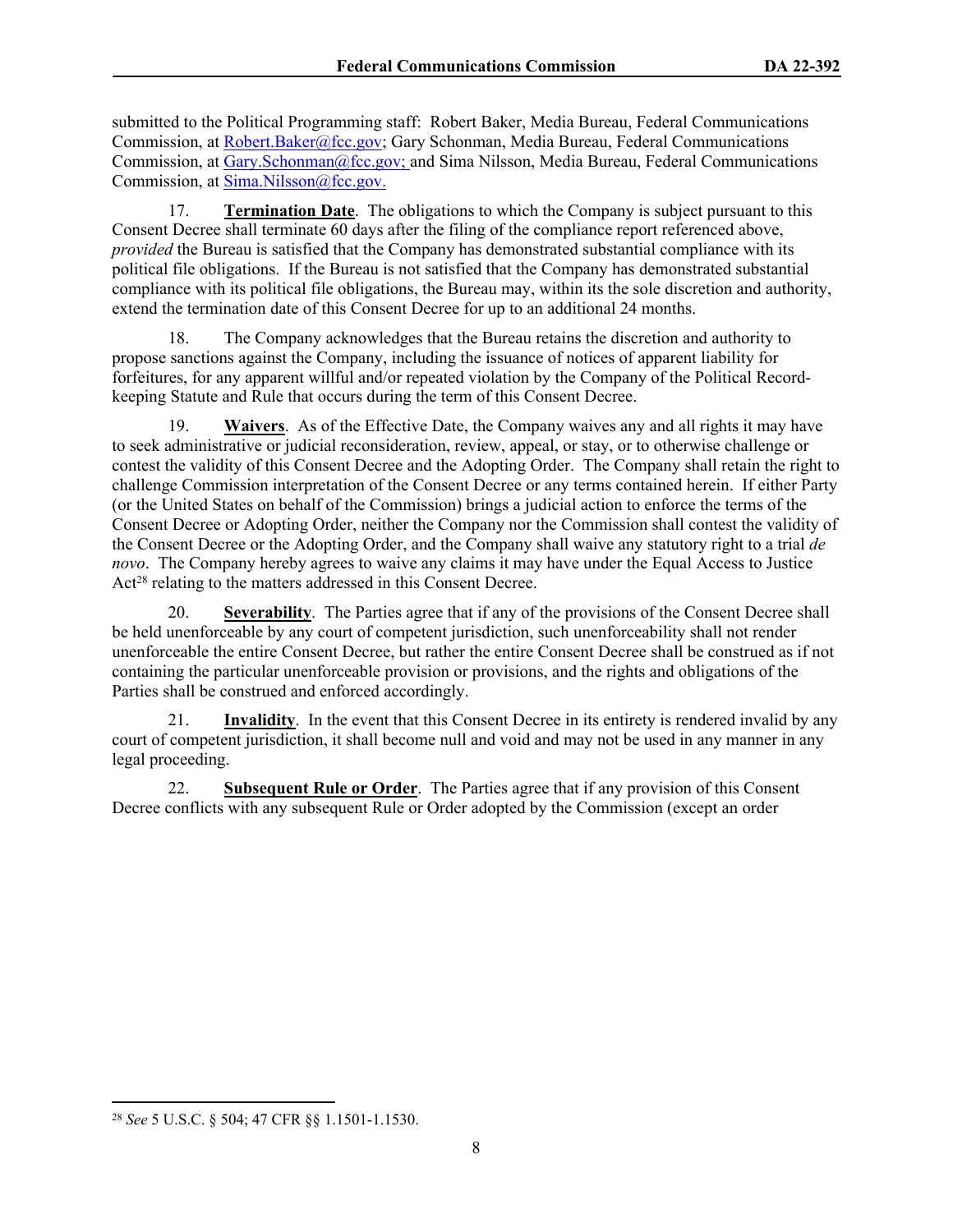specifically intended to revise the terms of this Consent Decree to which the Company does not expressly consent) that provision will be superseded by such Rule or Order.

23. **Successors and Assigns**.The Company agrees that the provisions of this Consent Decree shall be binding on its successors, assigns, and transferees.

24. **Final Settlement**. The Parties agree and acknowledge that this Consent Decree shall constitute a final settlement between the Parties with respect to the Investigation.

25. **Modifications**. This Consent Decree cannot be modified without the advance written consent of both Parties.

26. **Paragraph Headings**. The headings of the paragraphs in this Consent Decree are inserted for convenience only and are not intended to affect the meaning or interpretation of this Consent Decree.

27. **Authorized Representative**. Each Party represents and warrants to the other that it has full power and authority to enter into this Consent Decree. Each person signing this Consent Decree on behalf of a Party hereby represents that he or she is fully authorized by the Party to execute this Consent Decree and to bind the Party to its terms and conditions.

28. **Counterparts**. This Consent Decree may be signed in counterpart (including electronically or by facsimile). Each counterpart, when executed and delivered, shall be an original, and all of the counterparts together shall constitute one and the same fully executed instrument.

Holly Saurer Chief, Media Bureau

Date

Eagle Communications, Inc.

 $\mathcal{L}_\text{max}$ 

 $\mathcal{L}_\text{max}$  and  $\mathcal{L}_\text{max}$  and  $\mathcal{L}_\text{max}$  and  $\mathcal{L}_\text{max}$ 

 $\mathcal{L}_\text{max}$ 

Date